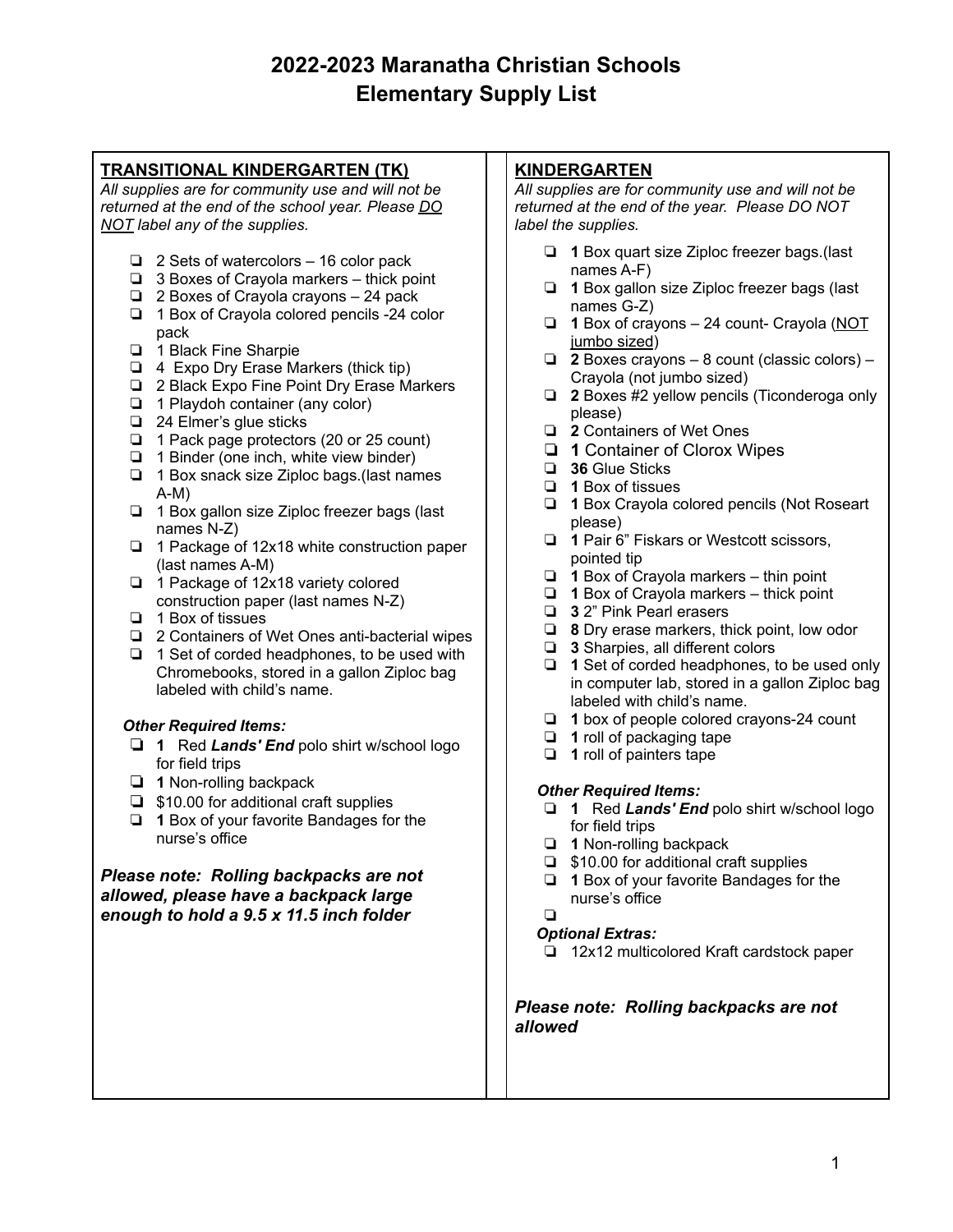## **1st Grade**

*All supplies are for community use and will not be returned at the end of the school year. Please DO NOT label any of the supplies unless specifically mentioned.* **Must be in by the first day of school.**

- ❏ 5 Boxes CRAYOLA crayons (24 count)
- ❏ 1 Box of CRAYOLA colored pencils (sharpened)
- ❏ 1 Box of thin CRAYOLA markers
- ❏ 1 Box of thick CRAYOLA markers
- ❏ 4 Black dry erase markers w/erasers thick point, low odor
- ❏ 3 Boxes of #2 pencils (TICONDEROGA and sharpened)
- ❏ 12 Large white glue sticks (prefer Staples Brand)
- ❏ 4 2" White Pearl Erasers
- ❏ **1** Pair of Scissors(labeled)
- ❏ 1 Sturdy clear box to keep in desk (with name label) and the following inside:1 Box of CRAYOLA crayons, 2 sharpened pencils, 1 glue stick, 1 pair of scissors (labeled), 1 Dry Erase Marker and 1 Pearl Eraser
- ❏ 1 Clipboard (labeled)
- ❏ 1 1" 3-ring binder with view cover
- ❏ 2 Wide-ruled composition books
- ❏ 2 Black Fine Sharpies
- ❏ 2 Black Ultra-fine Sharpies
- ❏ 1 12" ruler in/cm (Marks must begin at edge. No bendy)
- ❏ 4 Sturdy plastic 2-Pocket folders (w/ name on front / prefer Five-Star brand)
- ❏ 2 Packs of Lysol Wipes (Bleach Free)
- ❏ 1 Box of Kleenex
- ❏ 1 Box of sandwich Ziploc bags (last name A-M)
- ❏ 1 Box of gallon sized Ziploc bags (last name N-Z)
- ❏ **1** pair of **corded** headphones (stored in a gallon Ziploc bag, and labeled with child's name)

Other Required Items:

- ❏ 1 NIV Bible w/tabs (Needed first week of school)
- ❏ 1 Red Lands End polo shirt w/school logo for field trips
- ❏ 1 Non-rolling backpack.
- ❏ \$10.00 for additional craft supplies
- ❏ 1 Box of your favorite Bandages for the nurse's office

#### **Supply List for Art Classes**

Students are to bring their own **pre-packed** personal zip pouch. If still in working condition, students may reuse the pouch they used last year. Please make sure that the below items are still in the pouch, or are replaced. These items are the basic supplies that each student uses throughout the year for various projects. \*Please write the student's name on each individual item with a thin sharpie.

- 1- Zippered Pencil Pouch
- 2- #2 Pencils
- 2- Black Fine Sharpies
- 2- Black Ultra-Fine Sharpies
- 1- Pink Eraser
- 1- Scissors (size may vary according to your child's age)
- 1 to 2- Glue sticks
- 1- Pack colored pencils
- 1- Dry Erase marker

### **2nd Grade**

*All supplies are for community use and will not be returned at the end of the school year. Please DO NOT label any of the supplies.* **Must be in by the first day of school.**

- ❏ **2** Boxes of Twistable Crayola crayons (24 count, NOT SCENTED)
- ❏ **4** Boxes of Crayola Markers (classic colors, thick only)
- ❏ **3** Boxes of #2 pencils (TICONDEROGA and sharpened)
- ❏ **4** Highlighters
- ❏ **4** Dry Erase Markers (thick tip)
- ❏ **1** Standard Pencil Box
- ❏ **1** Red 2-Pocket Vinyl Folder
- ❏ **2** Spiral Wide-Ruled Notebooks (1 Green, 1 Yellow)
- ❏ **1** 1-inch 3-Ring binder (White Avery Clear-View preferred)
- ❏ **1** Half-inch 3-Ring binder (White Avery Clear-View preferred) \*\*Please note this is a HALF inch binder, the smallest size available.
- ❏ **3** Packs of 5-tab Set Binder Dividers
- ❏ **12** Glue sticks
- ❏ **2** Pink Erasers
- ❏ **1** Pair of Scissors
- ❏ **2** Black Fine Sharpies
- ❏ **2** Black Ultra-fine Sharpies
- ❏ **1** Box of Tissues (A-M last name)
- ❏ **1** Pack of Lysol Wipes (Bleach Free)
- ❏ **1** Pack of 4 Playdoh (4 oz size)
- ❏ **1** Box of Gallon Size Ziploc Bags
- ❏ **1** Box of Quart Size Ziploc Bags (N-Z last name)
- ❏ **1** Set of **corded** headphones (stored in a gallon Ziploc bag, and labeled with child's name)

#### *Other Required Items:*

- ❏ **1** NIV Bible w/tabs
- ❏ **1** Box of your favorite Bandages for the nurse's office
- ❏ **1** Red *Lands' End* polo shirt w/school logo for field trips
- ❏ **1** Non-rolling backpack
	- *Please note: Rolling backpacks are not allowed*

#### **Supply List for Art Classes**

Students are to bring their own personal zip pouch. If still in working condition, students may reuse the pouch they used last year. Please make sure that the below items are still in the pouch, or are replaced. These items are the basic supplies that each student uses throughout the year for various projects. \*Please write the student's name on each individual item with a thin sharpie.

- 1- Zippered Pencil Pouch
- 2- #2 Pencils
- 2- Black Fine Sharpies
- 2- Black Ultra-Fine Sharpies
- 1- Pink Eraser
- 1- Scissors (size may vary according to your child's age- used just for
- art class)
- 1 to 2- Glue sticks
- 1- Pack colored pencils
- 1- Dry Erase marker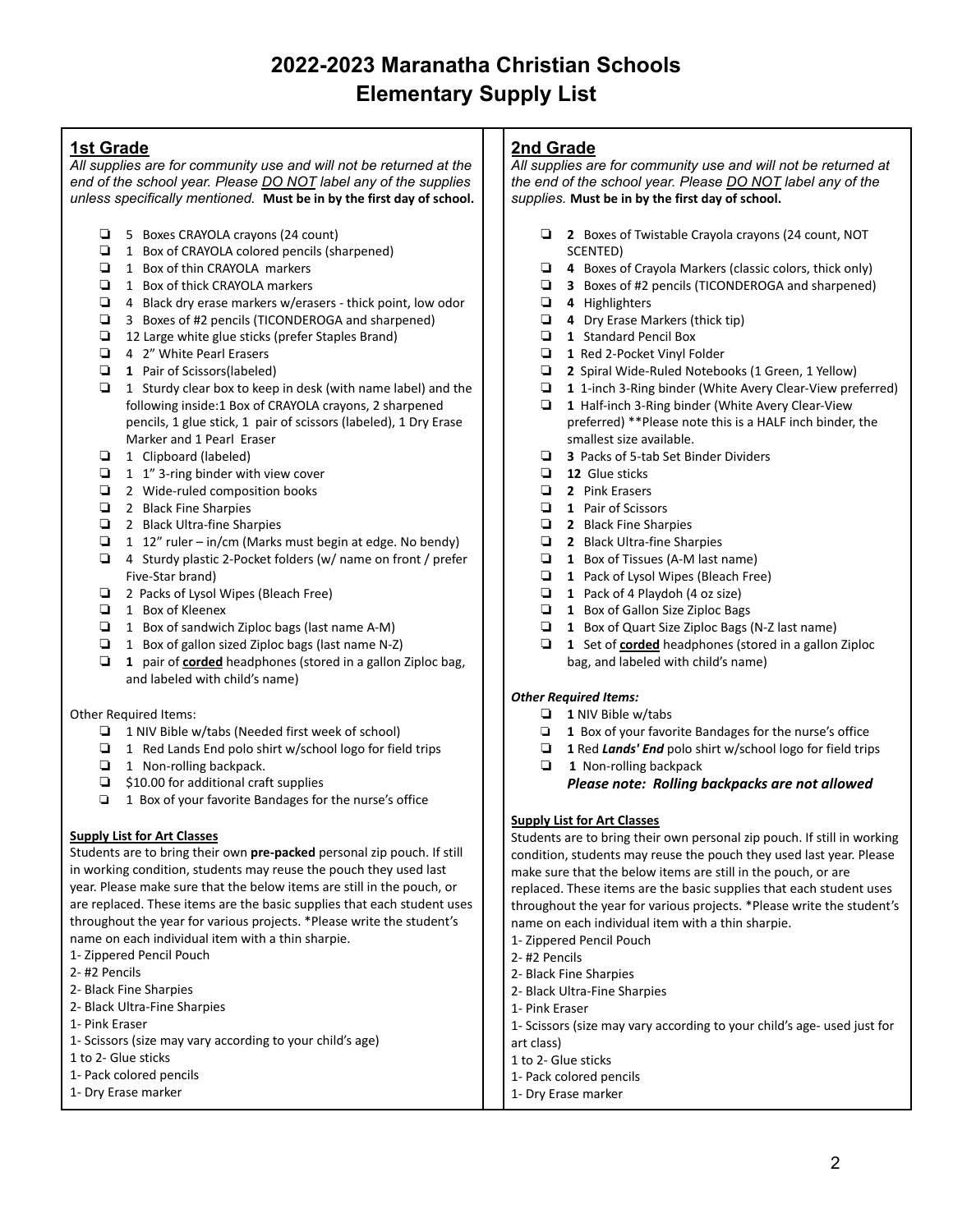# **3rd Grade**

- ❏ **1** Box of crayons (24 per box)
- ❏ **1** Box of wooden #2 pencils (24 per box)
- ❏ **1** Box of markers (no bigger than 10)
- ❏ **1** Box colored pencils
- ❏ **1** Small 9 x 5" pencil case
- ❏ **5** 2-Pocket folders with 3 hole punches
- ❏ **3** Composition Notebooks (Wide Ruled)
- ❏ **2** 1½" 3-ring binders
- ❏ **1** Pack of college-ruled lined paper
- ❏ **2** 2" White Erasers
- ❏ **12** Glue sticks
- ❏ **1** Small pencil sharpener for desk
- ❏ **1** Pair of scissors
- ❏ **1** Set of Notebook dividers (Write and Erase 5 Tab)
- ❏ **2** Thin tip black Sharpie
- ❏ **8** Expo Markers (Dry Erase)
- ❏ **1** Dry erase board no bigger than 11x14"
- ❏ **1** Dry board eraser
- ❏ **1** Container of Clorox wipes
- ❏ **1** Box of Tissues
- ❏ **1** Set of corded headphones (stored in a gallon Ziploc bag labeled with child's name).

#### *Other Required Items:*

- ❏ **1** NIV Bible
- ❏ **1** Box of your favorite Bandages for the nurse's office
- ❏ **1** Red *Lands End* polo shirt w/school logo for field trips
- ❏ **1** Non-rolling backpack

#### *Please note: Rolling backpacks are not allowed*

#### **Supply List for Art Classes**

Students are to bring their own personal zip pouch. If still in working condition, students may reuse the pouch they used last year. Please make sure that the below items are still in the pouch, or are replaced. These items are the basic supplies that each student uses throughout the year for various projects. \*Please write the student's name on each individual item with a thin sharpie.

- ❏ 1- Zippered Pencil Pouch
- ❏ 2- #2 Pencils
- ❏ 2- Black Fine Sharpies
- ❏ 2- Black Ultra-Fine Sharpies
- ❏ 1- Pink Eraser
- ❏ 1- Scissors (size may vary according to your child's age)
- ❏ 1 to 2- Glue sticks
- ❏ 1- Pack colored pencils
- ❏ 1- Dry Erase marker

## **4th Grade**

- ❏ **8** Dry erase markers
- ❏ **1** Dry erase board no bigger than 9x12"
- ❏ **1** Dry board eraser
- ❏ **1** Box of #2 pencils (Ticonderoga only)
- ❏ **1** Box colored pencils (no bigger than a box of 12)
- ❏ **2** Black Sharpie pens (fine tip)
- ❏ **1** Small (5" x 9") Pencil box
- ❏ **3** Highlighters
- ❏ **1** Pencil and pen pouch for 3-ring binder
- ❏ **1** 3-Ring binder (1-1/2")
- ❏ **2** 2-Pocket folders with holes
- ❏ **1** Pkg. notebook paper (Wide-Ruled Only)
- ❏ **1** Wooden Ruler (in/cm) (non flexible)
- ❏ **4** Glue sticks
- ❏ **2** Pink Erasers
- ❏ **1** Pair of student scissors
- ❏ **2** pens (red or purple)
- ❏ **2** Spiral notebook (wide ruled/single subject)
- ❏ **1** Small box of crayons-must fit in pencil box/24 crayons
- ❏ 2 rolls of scotch tape
- ❏ 1 Box of markers (no bigger than 10)
- ❏ **1** Package lined 3x5 index cards
- ❏ **1** Corded mouse for chromebooks
- ❏ **1** Set of corded headphones, to be used only in computer lab, stored in a gallon Ziploc bag labeled with child's name.

Other Required Items:

- ❏ **1** NIV Bible
- ❏ **1** Box of your favorite Bandages for the nurse's office
- ❏ **1** Red Lands End polo shirt w/school logo for field trips
- ❏ **1** Non-rolling backpack

*Please note: Please do not send in staplers, or supplies that look like toys*

### **Supply List for Art Classes**

Students are to bring their own personal zip pouch. If still in working condition, students may reuse the pouch they used last year. Please make sure that the below items are still in the pouch, or are replaced. These items are the basic supplies that each student uses throughout the year for various projects. \*Please write the student's name on each individual item with a thin sharpie.

- ❏ 1 Zippered Pencil Pouch
- ❏ 2- #2 Pencils
- ❏ 2- Black Fine Sharpies
- ❏ 2- Black Ultra-Fine Sharpies
- ❏ 1- Pink Eraser
- ❏ 1- Scissors (size may vary according to your child's age)
- ❏ 1 to 2- Glue sticks
- ❏ 1- Pack colored pencils
- ❏ 1- Dry Erase marker